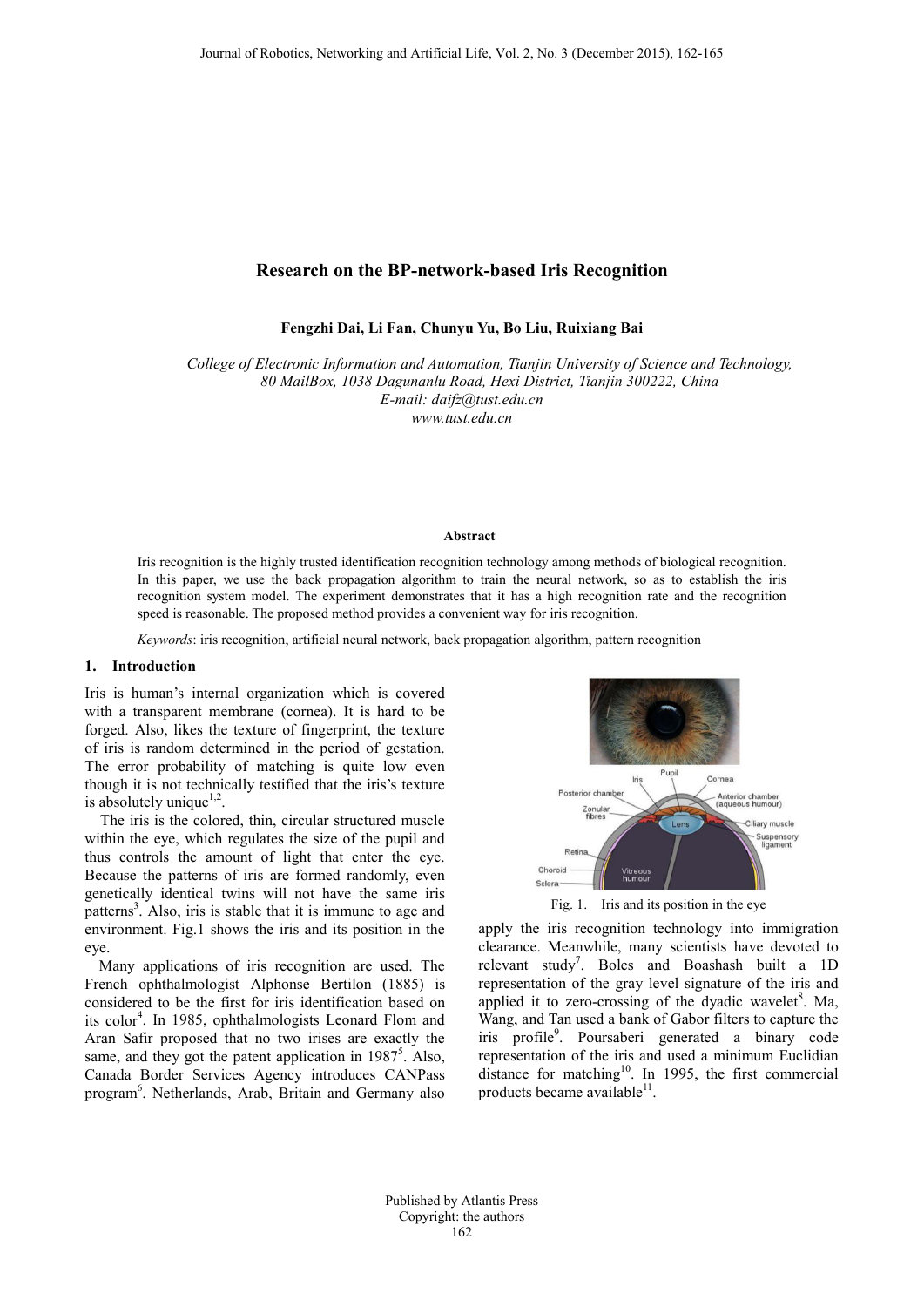#### *Fengzhi Dai, Li Fan, Chunyu Yu, Bo Liu, Ruixiang Bai*

In this paper, an algorithm that simplifies the procedure of iris recognition is proposed. It is characterized by: (1) Image pre-processing is used so as to avoid using complex mathematical algorithms. (2) The BP neural network is adopted. (3) Use gray-scale value of each pixel for learning and recognition.

# **2. Neural Network**

Neuron is the basic unit of structure and function of the nervous system.

When a neuron is stimulated and excited, excitation will be converted into a signal and be conveyed to the synapse through axon. After the rapid diffusion of chemical molecules defused by the synapse in the synaptic space, the neighboring neurons generate new impulses and pass them to the next neurons in the same way.

This simplified mechanism of signal transfer constituted the fundamental step of early neurocomputing. In 1985, Rumelhart and McClelland research group proposed the multi-layer feed forward theory and the error back propagation (BP) algorithm base on the parallel distributed information processing. The BP neural network may contain one or several hidden layers (Fig.2).



Fig. 2. Multi-layer neural network

## **3. Iris Recognition**

## **3.1.** *Image Pre-processing*

Colored iris images are selected to be pre-processed<sup>12-14</sup> to gray scale images (shown in Fig.3) and extracted the gray scale pixel features as the inputs to the neural network. All the iris images are processed by the OpenCV (the open source computer vision library), and converted the size to 100×100 pixels.



Fig. 3. Image processing

#### **3.2.** *Neural network design*

Firstly, the input and target samples of the neural network are obtained. We treat the pre-processed image as a  $100\times100$  matrix, each element stores the gray scale pixel value as shown in Eq. (1). After that, the matrix is converted into a  $10000\times1$  column vector that is treated as the input of the neural network (Fig.4), which has one hidden layer.





The input layer of the neural network has 10000 neurons. Learning procedure assumes that each input vector is paired with a target vector representing the desired output; together they are called a learning pair<sup>15</sup>. For the output layer, if 10 learning pairs are required, the output layer neurons are 10. Output is restored in a 10×1 column vector.

For the number of hidden layer neurons, we refer to the empirical formula Eq.(2). We set the number of hidden layer neurons to 40.

$$
n_2 \le \sqrt{n_1 + n_3} + c \tag{2}
$$

Here,  $n_1$ ,  $n_2$  and  $n_3$  are the numbers of the input, hidden and output layer neurons. *c* is offset.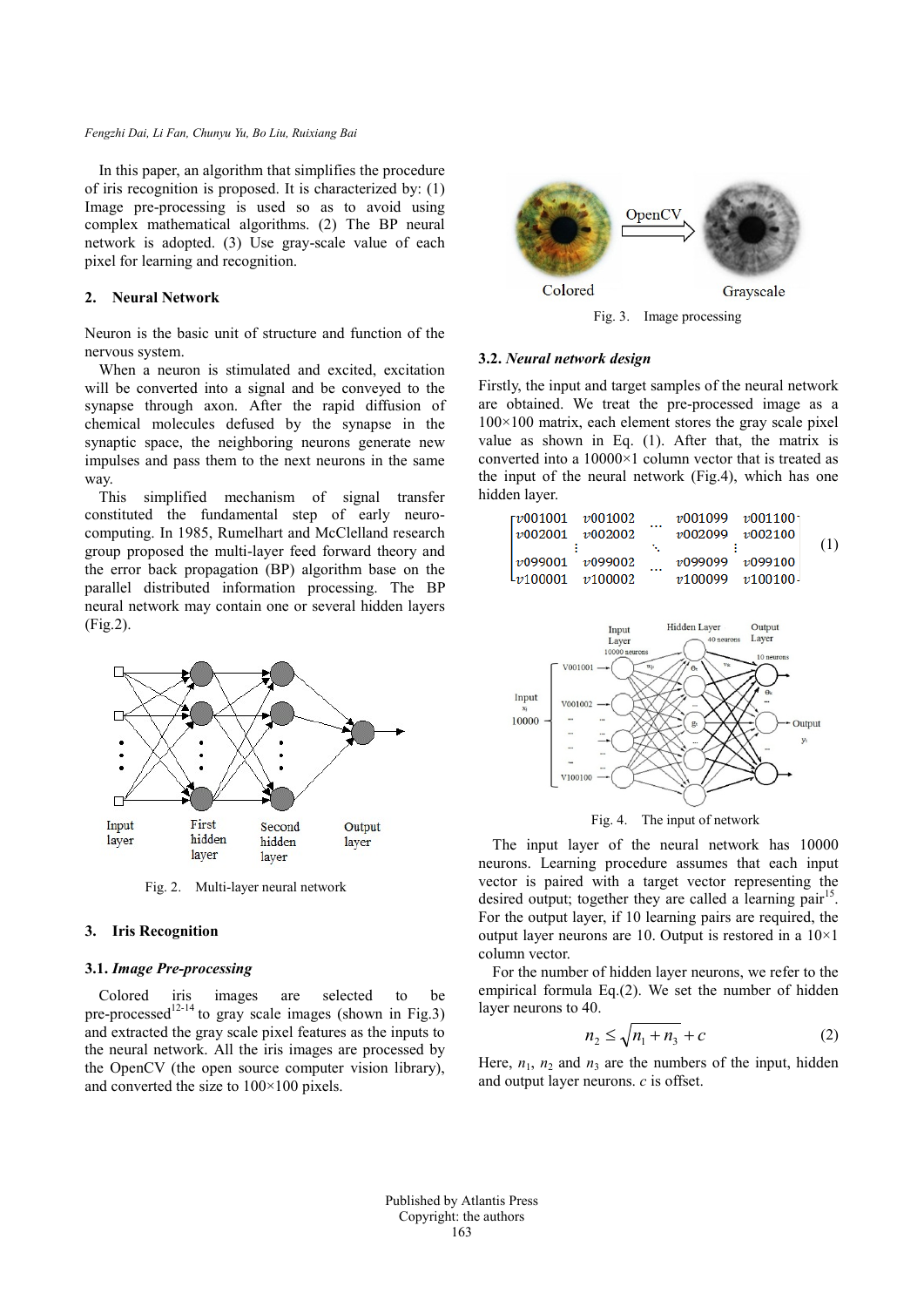# **3.3.** *Neural network learning*

The learning rate η and learning times are 0.4 and 5000 respectively. In Fig.4, all the weights ( $W_{j,t}$ ,  $V_{tk}$ ) and threshold values  $({\theta_t}, {\theta_k})$  must be initialized to small random decimals before staring the learning process.

Training the BP neural network follows the five steps:

(1) Select the learning pair  $(X^p, Y^p)$  from the 10 pairs.

$$
X^{p} = (x_{1}, x_{2}, \dots, x_{m})^{\mathrm{T}}
$$
 (3)

$$
Y^{P} = (Y_1, Y_2, \dots, Y_n)
$$
 (4)

(2) Calculate the hidden and output vector of the neural network by Eq.(5) and Eq.(6) respectively.

$$
g_t = f\left(\sum_{j=1}^m w_{jt} x_j - \theta_j\right) (t = 1, 2, \cdots, a)
$$
 (5)

$$
y_k = f(\sum_{t=1}^{a} v_{tk}g_t - \theta_k) \ (k = 1, 2, \cdots, n)
$$
 (6)

(3) Calculate the general errors of each layer,  $\delta_{\mathbf{k}}^{\mathbf{p}}$  and

# $\delta_{\rm r}^{\rm p}$

(4) Adjust the weights of the network.

$$
v_{tk}(n+1) = v_{tk}(n) + \eta \cdot \sum_{p=1}^{p} \delta_k^p \cdot g_t^p \tag{7}
$$

$$
w_{jt}(n+1) = w_{jt}(n) + \eta \cdot \sum_{p=1}^{p} \delta_t^p \cdot g_j^p \tag{8}
$$

$$
\theta_k(n+1) = \theta_k(n) + \eta \cdot \sum_{p=1}^p \delta_k^p \tag{9}
$$

$$
\theta_t(n+1) = \theta_t(n) + \eta \cdot \sum_{p=1}^p \delta_t^p \tag{10}
$$

(5) Repeat steps 1 through 4 for the 10 pairs until the sum squared error in Eq.(11) for the entire set is acceptable low.

$$
E = \sum_{p=1}^{p} \sum_{k=1}^{n} (Y_k^p - y_k^p)^2 / 2
$$
 (11)

The result of the neural network learning is illustrated in Fig. 5. After 3000 times training, the sum squared error is acceptable low.



Fig. 5. Sum squared error for 5000 times learning

## **3.4.** *Recognition and results*

The steps for recognition<sup>16</sup> are shown in Fig.6: (1) Click the menu 'File' on the left top corner to load the original gray scale iris images. The 10 images are displayed.



Fig.6. Neural network learning

(2) Select the region of iris model (as the  $100\times100$ pixels) from the 10 iris images then generates the models. After that, 10 iris models will be converted to 10 matrices and displayed below the original images.

 (3) Train the neural network by clicking the button "Start Learning", and the training procedure is also shown in Fig.6.

(4) Click the button "Start Recognition" to recognize whether the selected iris is one of those 10 irises or not.

The result of recognition is shown in Fig.7 and the recognized object is marked by the square. The experiment result shows the match rate is 99.946% to the selected object.



Fig.7. Recognition results